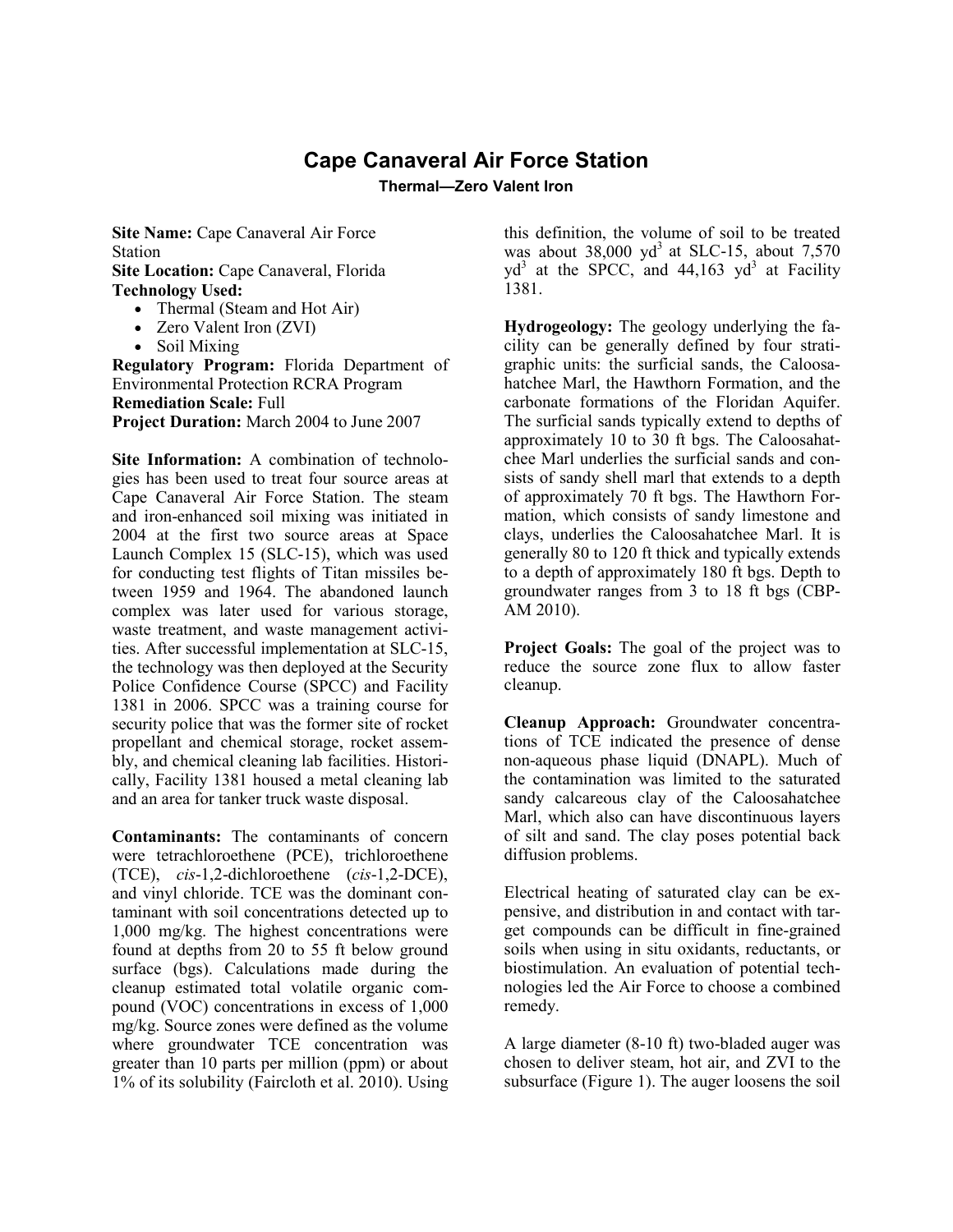and mixes the steam and hot air with the soil to provide even heating and vaporization of contaminants. A hood at the surface applies a vacuum to the auger hole and captures the vaporized contaminants for surface treatment (Figure 2).



Mixing the ZVI into the soil column solves the contact problem and provides a long term treatment source.



Courtesy Air Force

Each site was gridded with treatment cells (Figure 3). Cells were overlapped at the initial site, but overlap was reduced or eliminated at the subsequent sites, with no apparent performance degradation.

As soil mixing began, steam and hot air were injected, while a vacuum was applied to ensure capture of vaporized contaminants. The collected gases were monitored in real time by flame ionization detectors that provided total VOC data, and by on-site in-line gas chromatographs that speciated the various volatile organic compounds every few minutes. As the auger made passes through the soil column, the monitoring data provided site personnel with estimates of how much contamination was encountered at a given depth, allowing real-time adjustments to treatment time and treatment depth. The data was also evaluated and used to adjust the overall treatment area, adding and dropping treatment cells (based on contaminant levels in adjacent cells) to maximize efficiency and treatment effectiveness. The target temperature for the soil was  $160^{\circ}$  F. Thermal mixing per cell usually lasted one to two hours. Typically ZVI was added to the cell on the last pass up. (Faircloth et al. 2010).



Once extracted from the subsurface, the contaminated off-gas vapors were introduced to the treatment system by a blower. The front end of the treatment system consisted of a liquid vapor knock-out/demister tank, a coarse particulate filter (20 microns), a chiller (to cool the gas temperature from approximately  $170^{\circ}$  F to less than  $100^{\circ}$  F), a reheater (to raise the temperature by  $10^{\circ}$  F to  $12^{\circ}$  F to reduce the relative humidity to 80%), and a particulate filter of  $\leq 1$  micron (Juriasingani et al. 2007). The conditioned va pors were then sent to a flameless thermal oxidizer (subject to  $1,700^{\circ}$  F). The oxidizer off-gas was quenched to about  $180^\circ$  F before being sent to an acid gas scrubber and released to the at